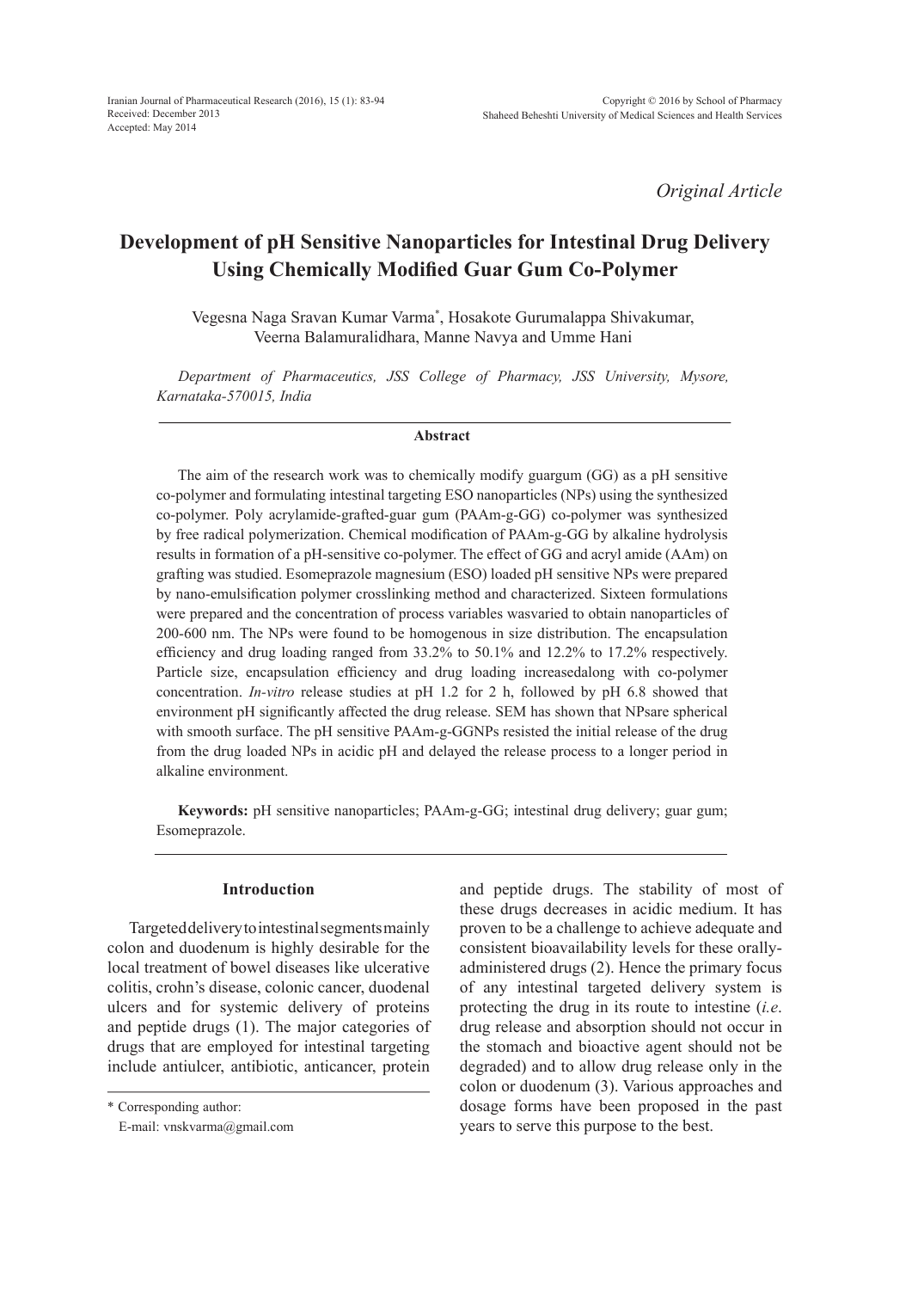Nano-sized colloidal carriers composed of natural or synthetic polymers have also been investigated for intestinal targeting of various drugs and peptide molecules. Indeed, it has been demonstrated in experimental colitis that nano-sized particles are taken up more readily by immune related cells such as macrophages or dendritic cells at the area of active inflammation, which helps in locally delivering higher amounts of entrapped drugs (4). In recent years, considerable attention has been focused on use of natural hydrophilic polysaccharides for preparation of nanoparticles, because of their flexibility to obtain a desirable drug release profile, cost-effectiveness and broad regulatory acceptance. Among the hydrophilic polysaccharides, guar gum (GG) has been reported as a potential carrier for intestinal targeting in pure as well as modified forms (5- 8). To further enhance its efficiency of delivering drug specifically to intestine, guar gum can be modified chemically as a pH sensitive polymer.

Chemical grafting is one of the most effective methods of modifying structure and properties of biopolymers (9). Poly (acrylic acid) (PAA) and its derivatives have been reported to be pH-responsive polyelectrolytes, which have been widely used for drug delivery to specific regions of the gastrointestinal tract (10). The introduction of polyelectrolyte functional group renders the PAAm-g-GG matrix into a polyanionic polysaccharide network and the weakly ionic functional group on the polymeric chain will make them pH-responsive (11). Based on these previous researches, the possibilities of formulating pH sensitive nanoparticles (NPs) using a chemically synthesized pH sensitive guar gum derivative has been explored. Esomeprazole magnesium (ESO) which is a proton pump inhibitor was used as the model drug. ESO is effective in the treatment of duodenum ulcer. In both *H. pylori* infection and *Zollinger Ellison* syndrome one need to administer drug for a longer period of time. ESO undergoes ionization in gastric pH as such, hence it is not absorbed in stomach. Delivering of drug locally in the duodenum and prolonging the residence time can be a very good strategy to improve the efficacy, which can allow more of the drug to diffuse through the duodenal mucus

layer. Hence, sustained release formulations like mucoadhesive pH sensitive NPs prepared by using natural gums are preferred. This leads to the continuous release of drug in duodenum mucosa.

In the present work, an attempt has been made to chemically modify the biopolymer, GG by free radical polymerization and hydrolysis reactions to synthesize a pH responsive co-polymer. NPs of ESO was formulated using the synthesized co-polymer to prevent the degradation, release of drug in acidic conditions and specifically release the drug in alkaline conditions, thereby introducing a new approach in the stream of environmentally responsive NPs for intestinal targeting 'using guar gum'.

# **Experimental**

Esomeprazole magnesium was obtained as a gift sample from Dr.Reddy›s Laboratories Ltd, Hyderabad, India. Guar gum, acryl amide, ammonium per-sulphate, glutaraldehyde, span 80 and glycerol were purchased from LOBA ChemiePvt Ltd, Mumbai, India. All the other reagents were of analytical grade.

# *I) Preparation of Poly acrylamide-graftedguar gum (PAAm-g-GG) co-polymer*

*Synthesis of PAAm-g-GG:* The co-polymer PAAm-g-GG was synthesized by free radical polymerization (11, 12). To study the effect of grafting efficacy the amount of GG and AAm is varied. Briefly, 0.5-2.5 g of GG dissolved in distilled water andhydrated for 4 h. The flask was heated at 80˚C followed by addition of 0.5-1.2 g of AAm and 0.5 g of ammonium per-sulphate (APS). Polymerization was carried out for 1 h. The resulting co-polymer was cooled at ambient temperature.

*Separation of homopolymer:* The product was poured in excess methanol and kept for 24 h. The co-polymer was then filtered, washed repeatedly with methanol, dried at 50°C over night to obtain *PAAm-g-GG*.

*Alkaline hydrolysis of PAAm-g-GG*: Two grams of PAAm-*g*-GG co-polymer was dissolved in 100 mL of 0.9M NaOH solution and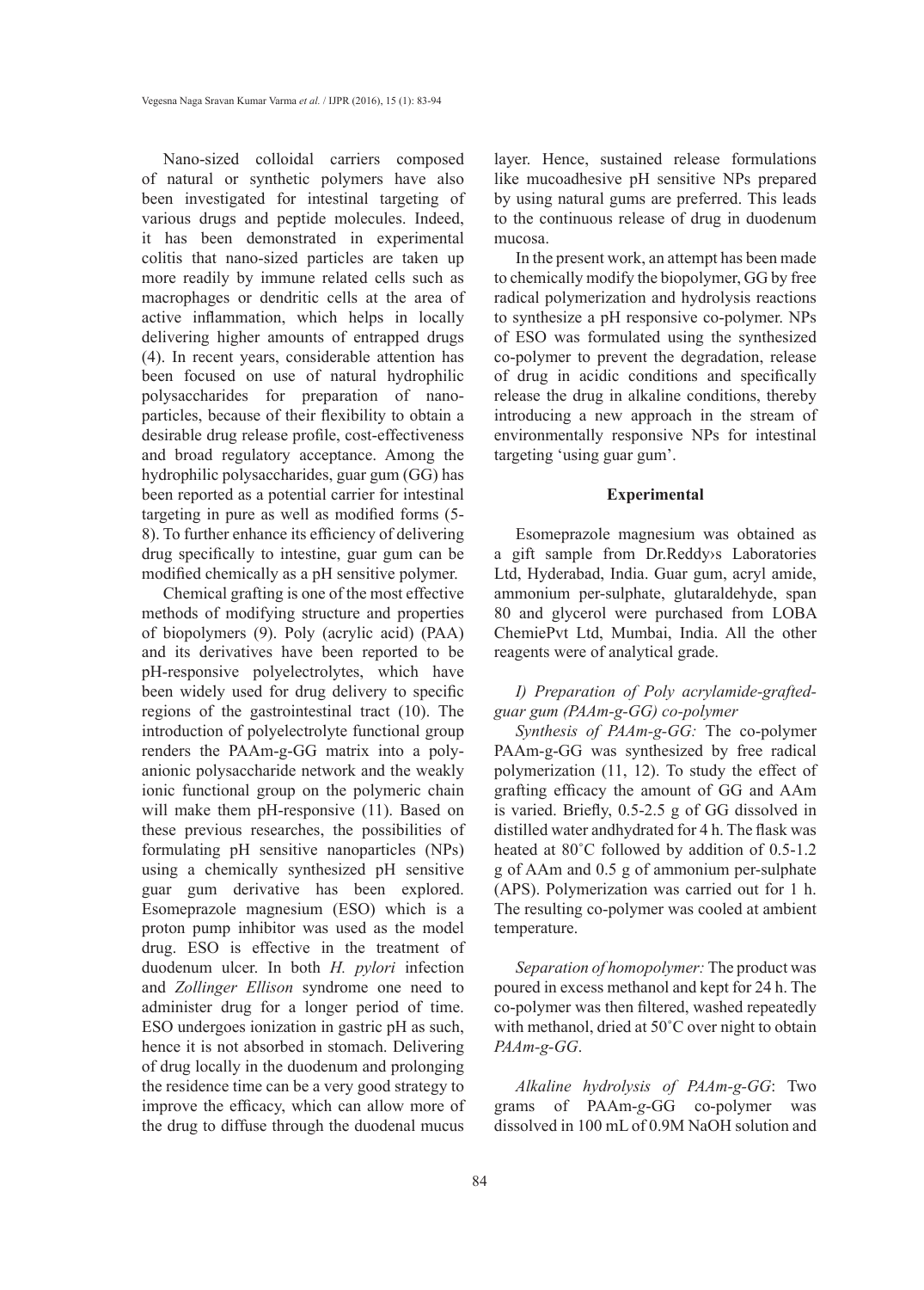stirred at 75°C for 60 min in a thermostatic water was then added to aqueous gu bath, cooled and poured into excess of methanol. under constant magnetic The hydrolyzed co-polymer was separated by saturation of the oil and the co-<br>Characterized over the prepared co-polymer was separated by saturation of the oil and the cofiltration and washed repeatedly with methanol. The mixture was rapidly  $\frac{1}{2}$ and dried overnight at 50˚C. The prepared coand the overlight at 50 °C. The prepared polymer was characterized by FT-IR studies. *Alkaline hydrolysis of PAAm-g-GG*: Two grams of PAAm-*g*-GG co-polymer was dissolved in polymer was characterized by FT-IN studies. (Kinematica, SWItzerland

The grafting parameters; percentage grafting ratio (%G), percentage grafting efficiency were obtained after centrifug<br> $(0/\sqrt{E})$  and percentage homopolymer ( $0/\sqrt{E}$ ), ram for 20 min. They were (%E) and percentage homopolymer (% H) werecalculated according to Fanta's definitions  $\text{mL}$  Millipore<sup>TM</sup> was<br>(13). were  $(13)$ .  $\frac{Dece}{The}$ 

$$
\%G = \frac{\text{weight of grafted polymer}}{\text{weight of substrate}} \times 100
$$

 $Equation 1$ 

$$
\%E = \frac{\text{weight of polymer in graft}}{\text{weight of polymer formed}} \times 100
$$

 Equation 2  $\frac{1}{2}$   $\frac{1}{2}$   $\frac{1}{2}$   $\frac{1}{2}$   $\frac{1}{2}$   $\frac{1}{2}$   $\frac{1}{2}$   $\frac{1}{2}$   $\frac{1}{2}$   $\frac{1}{2}$   $\frac{1}{2}$   $\frac{1}{2}$   $\frac{1}{2}$   $\frac{1}{2}$   $\frac{1}{2}$   $\frac{1}{2}$   $\frac{1}{2}$   $\frac{1}{2}$   $\frac{1}{2}$   $\frac{1}{2}$   $\frac{1}{2}$   $\frac{1}{2}$ 

 $\%H = 100 - \%E$  Equation 3

*Rate of grafting*, Rg=

Rate of graffing, 
$$
R_g
$$
=  
weight of grafted polymer

 $\mathbf{F}$ 

volume  $\times$ time  $\times$ moleculat weight of acrylamide of other para

Equation 4

# *Effects of the variables on the grafting parameters*

The effect of two major variables, AAm and GG, on the grafting parameters was studied by determining the grafting parameters at various concentrations of the variables. Based on the results the concentrations of acrylamide and GG to be taken were optimized.

#### *Preparation of PAAm-g-GG nanoparticles*

ESO loaded pH sensitive NPs were prepared by Nano emulsification polymer crosslinking method (14, 15). 100mg of ESO was dissolved in 10 mL of chloroform, to form an oil phase. To this solution, span 80 was added under stirring, which

*Determination of the grafting parameters* glutaraldehyde solution (cros  $\times$  100 desiccators. Lyophilization was carried out in (13). The grade graphic proposed in the grade graphic vielded NPs were lyophilized, harvested in was then added to aqueous guar gum solution under constant magnetic stirring. After mutual saturation of the oil and the continuous phase, the mixture was rapidly stirred at very high rpm using Homogenizer model Polytron® PT 1600E (kinematica, Switzerland). Glycerol (stabilizer) was then added, followed by addition of 25% glutaraldehyde solution (cross-linker). Nanosuspension was kept overnight undisturbed. NPs were obtained after centrifugation at 20,000 rpm for 30 min. They were washed with 15 mL Millipore™ water and re-centrifuged. The micro centrifuge tubes and preserved in vacuum freeze dyer (Ilshin lab co, Mumbai)

#### $\frac{1}{2}$   $\frac{1}{2}$ *Study of process variables*

Three trials have been carried out to study the effect of different process variables, namely concentrations of co-polymer, cross-linker, emulsifier and stabilizer to get NPs in the desired size range of 200–600 nm.

 --------Equation 4 trail) were formulated, by varying two different Rate of grafting,  $R_g$  =  $(0.5, 1.0 \text{ and } 1.5 \degree\text{w/v})$  and glutaraldehyde Initially nine formulations F1 to F9 NPS (first parameters, *i.e*. concentration of PAAm-g-GG concentration (2, 4 and 6  $\%$ w/w). Concentrations of other parameters such as emulsifier (span 80) and stabilizer (glycerol) were kept constant. The concentrations of co-polymer and glutaraldehyde were determined based on the particle size results.

To study the effect of Span80, F10 to F13NPs (second trial) were prepared using 2, 4, 6 and 8% w/w Span 80. 0.5% w/v of PAAm-*g*-GG and 4% w/w glutaraldehyde, which were selected on the basis of the previous study, were used on this trail.

Similarly, to study the effect of stabilizing agent, F14 to F16 NPs (third trail) were formulated by using various concentrations of co-polymer, glutaraldehyde, span 80 (4%) from the first two trails and varying concentrations of glycerol (5, 10, 15 mL). The formulation chart is given in Table 1.

### *Fourier transform infrared (FT-IR) spectroscopy*

The gums, pure drug and the formulations were subjected to FT-IR analysis by KBr pellet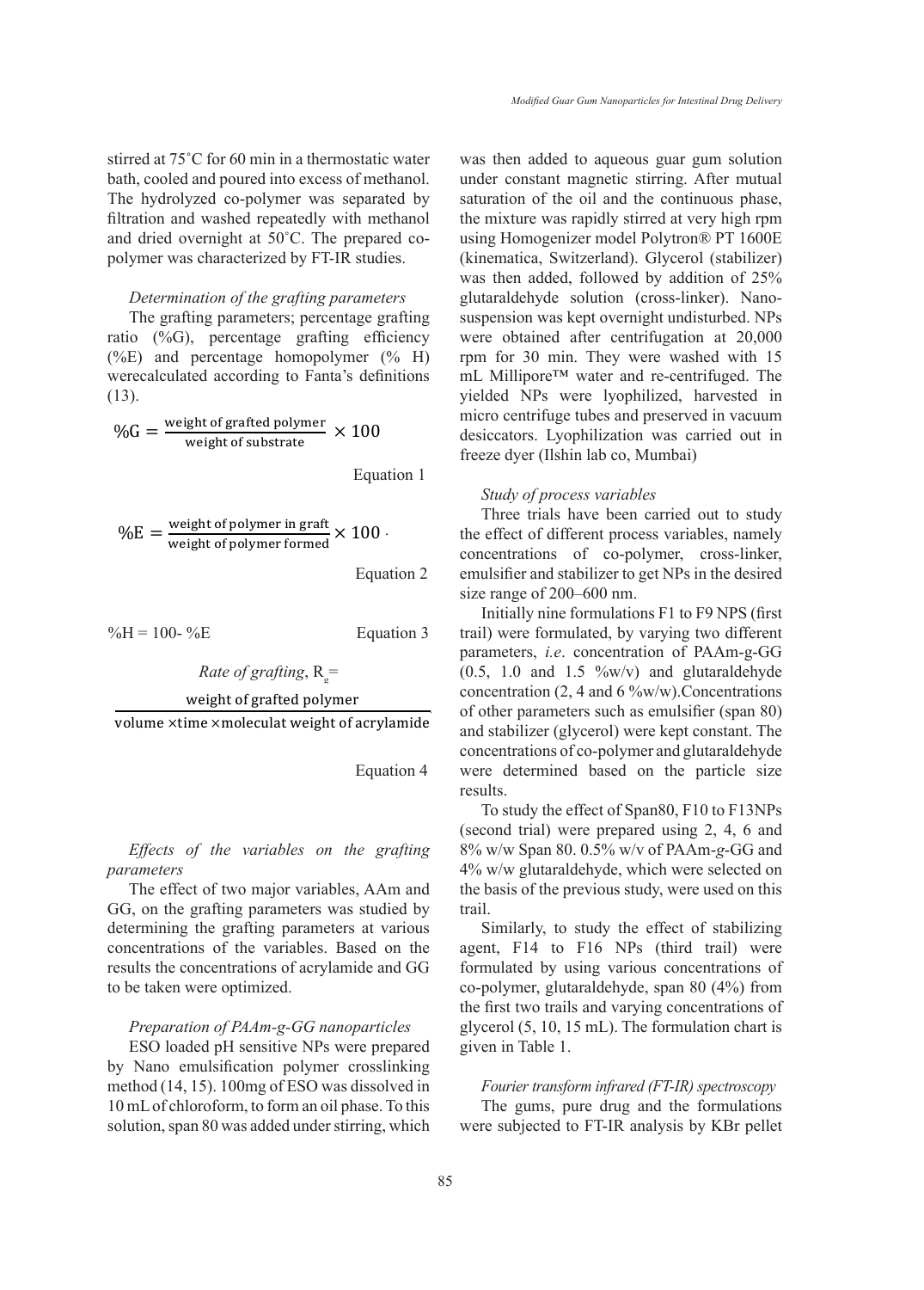| Formulation    | PAAm-g-GG % w/v /80mL | Oil(mL) | Span 80 $\%$ w/w | Glycerol (mL) | Cross-linking agent % w/w |
|----------------|-----------------------|---------|------------------|---------------|---------------------------|
| F1             | 0.5                   | $10\,$  | $\overline{4}$   | 10            | $\overline{2}$            |
| $\rm F2$       |                       | $10\,$  | 4                | $10\,$        | $\overline{2}$            |
| F3             | 1.5                   | $10\,$  | $\overline{4}$   | $10\,$        | 2                         |
| F4             | 0.5                   | $10\,$  | 4                | $10\,$        |                           |
| F <sub>5</sub> |                       | $10\,$  | $\overline{4}$   | $10\,$        |                           |
| F <sub>6</sub> | 1.5                   | $10\,$  | $\overline{4}$   | $10\,$        |                           |
| F7             | 0.5                   | $10\,$  | 4                | $10\,$        | 6                         |
| ${\rm F}8$     |                       | $10\,$  | 4                | $10\,$        | 6                         |
| F9             | 1.5                   | 10      | 4                | $10\,$        | 6                         |
| F10            | 0.5                   | $10\,$  | $\overline{c}$   | $10\,$        |                           |
| F11            | 0.5                   | $10\,$  | 4                | $10\,$        |                           |
| F12            | 0.5                   | $10\,$  | 6                | 10            |                           |
| F13            | 0.5                   | $10\,$  | 8                | $10\,$        |                           |
| F14            | 0.5                   | $10\,$  | 4                | 5             |                           |
| F15            | 0.5                   | $10\,$  | 4                | $10\,$        | 4                         |
| F16            | 0.5                   | $10\,$  | 4                | 15            | 4                         |

**Table 1.** Formulation chart of ESO loaded PAAm-*g*-GG nanoparticles.

method using Fourier-Transform Infrared spectrophotometer, (Shimadzu, FT-IR 8400S, Japan). The sample sample sample  $\mathcal{S}$  sample holder with a double side data double side additional coated with a double side and coated with a double side and coated with a double side and coated with a double side and coated

# *Differential scanning calorimetry (DSC)*

Differential scanning calorimetric studies were carried out for pure drug and formulations<br>using differential scanning calorimeter using differential scanning calorimeter (Shimadzu corporation, DSC 60, Japan). The *Encapsulation*,  $\overline{255}$  or,  $\overline{256}$  or,  $\overline{256}$  or,  $\overline{256}$  or,  $\overline{256}$  or,  $\overline{256}$  or,  $\overline{256}$  or,  $\overline{256}$  or,  $\overline{256}$  or,  $\overline{256}$  or,  $\overline{256}$  or,  $\overline{256}$  or,  $\overline{256}$  or,  $\overline{256}$ indium metal as standard. The dynamic scans were taken in nitrogen atmosphere at a heating rate of  $10^{\circ}$ C min<sup>-1</sup>.

# *Determination of particle size, zeta potential and PDI*

The particle size, zeta potential and PDI of prepared formulations were characterized using Malvern zetasizer (DTS Ver.5.10, Serial No. MAL1031371, Malvern Instruments Ltd, UK.). The experiment was performed using clear disposable zeta cell, water as a dispersant which  $Encapsulation$ has refractive index (RI)-1.330 and viscosity (cP)-0.73 and the temperature was kept constant at 25°C.

# *SEM studies*

The surface morphology of samples was determined using scanning electron microscope (SEM). The samples were fixed on SEM sample

holder with a double sided adhesive tape ometer, (Shimadzu, FT-IR 8400S, and coated with a layer of gold of 150A for 2 minusingsputter coater in a vacuum of 3x10-1atm of argon gas. The sample was then examined da scanning calorimetry (DSC) on algoni gas. The sample was then examined using a scanning calorimetric studies using a scanning electron microscope (JSM-840 A scanning microscopy, Tokyo, Japan).

# *Encapsulation efficiency of NPs*

Entrapped drug within the NPs was estimated by subjecting the nano-particle dispersion to ng centrifugation at 5,000 rpm for 30 min. The  $\frac{1}{2}$  and  $\frac{1}{2}$  and  $\frac{1}{2}$  containing the nano-particle dispersion to  $\frac{1}{2}$  supernatant containing un-entrapped drug was removed  $(16, 17)$ . The sediment of NPs was  $\frac{1}{2}$  action of particle size, zeta potential washed again with buffer to remove any unentrapped drug and the washings were combined icle size, zeta potential and PDI of with supernatant for spectrophotometric analysis at 301 nm.

tasizer (DTS Ver.5.10, Serial No. Encapsulation efficiency was calculated using formula:

# Encapsulationefficiency  $\% =$

 ------- Equation 5

Equation 5

*Determination of drug loading*

A weighed amount (50 mg) of NPs was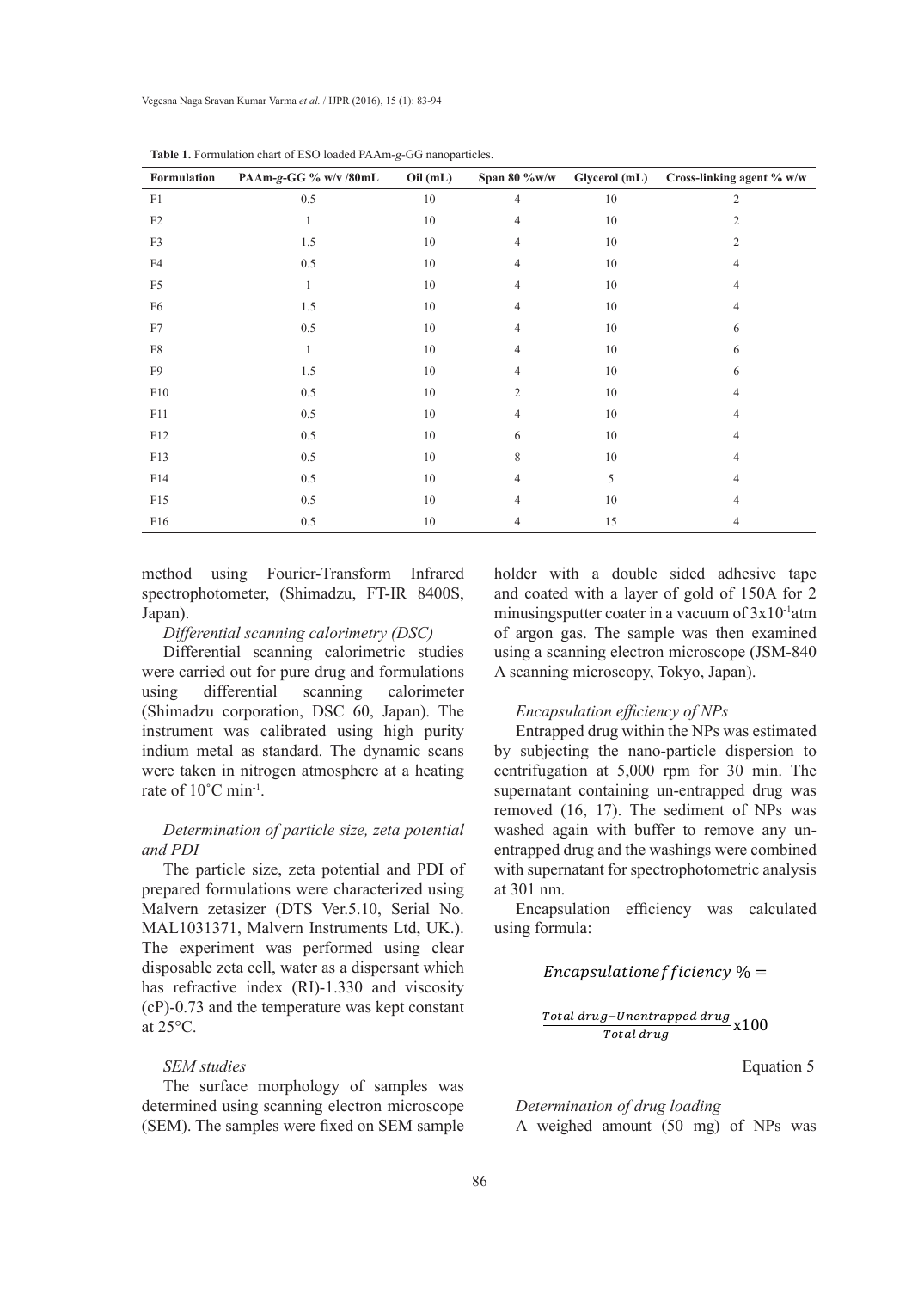

**Figure 1.** FT-IR spectra of GG (A), PAAm-g-GG (B) and hydrolyzed PAAm-g GG (C).

suspended in small amount of methanol and To determine the mechanism of drug release suspended in small amount of methanol and solution to determine the method sonicated for  $15$  min in order to extract the from the films, the release entrapped drug. The solution was filtered through order, first-order, and Higuchi models using the  $M$ <sup>15</sup> min in order to extract the entriest through  $M$  min in  $M$ . Whatman™ filter paper and the filtrate was  $PCP$  Disso V-2.08 software analyzed spectrophotometrically at  $301 \text{ nm}$  after suitable dilutions with pH 6.8 phosphate buffer. Results and 1

Drug content was calculated as: Drug content was calculated as:

#### $Drugcontent =$

**Conc from standard graph x dilution factor** *doo* 

Equation 6

#### *In-vitro drug release studies (18)*

intervals samples were withdrawn and replaced The grafting of PA  $NPs$  containing 50 mg of drug were packed in formed by the reaction b in 50 mL of simulated fluids at  $37 \pm 0.5^{\circ}\text{C}$  3,144 cm<sup>-1</sup> was absent in the environment of upper gastro-intestinal tract, the of N-H band. The peak variable pH conditions, in which the NPs were alkaline hydrolysis-CON fluid (pH 1.2) for 2 h, and then transferred to  $-$ COOH functional g samples were intered at  $301 \text{ nm}$ . a dialysis bag (MW cut-off 3500) and incubated with slow magnetic stirring. To simulate the release behavior of ESO was also investigated in first incubated in 50 mL of simulated gastric into 50 mL of pH 6.8 buffer. At specific time with equivalent amount of same buffer. The samples were filtered and analyzed using UV

To determine the mechanism of drug release from the films, the release data was fitted to zeroorder, first-order, and Higuchi models using the PCP DissoV-2.08 software.

# **Results and Discussion**

# *Characterization of PAAm-g-GG*

83.56%. FT-IR spectra of GG, PAAm-*g*-GG and Equation 6  $\qquad g-GG$ , additional peaks were observed at 3,438, *In-vitro drug release studies* (18)  $cm^{-1}$  was due to the presence of the ether linkage a dialysis bag (MW cut-off 3500) and incubated GG and acrylamide. The peak appearing at  $\frac{1}{2}$ environment of upper gastro-intestinal tract, the of N-H band. The peaks at 1,617 and 1,400  $h_{\text{variable}}$  behavior 6.1250 mas also investigated in the architecture intervals specific. That, dating the variable pH conditions, in which the NPs were alkaline hydrolysis-CONH<sub>2</sub> groups of PAAm fluid (pH 1.2) for 2 h, and then transferred to  $-COOH$  functional groups resulting in pH  $\frac{1000}{1000}$  at 3,415 cm<sup>-1</sup> due to the presence of hydrogen The grafting efficiency was found to be physically hydrolyzed PAAm-g-GG are given in Figure 1.The pure GG showed a broad peak bonded OH groups. In the spectrum of PAAm-3,144, 1,637 and 1,400 cm-1. The peak at 1,105 formed by the reaction between OH groups of 3,144 cm-1 was absent in the spectrum of alkaline hydrolyzed PAAm-g-GG indicating the absence cm-1 are due to COO- groups. Thus, during the present on the back bone of GG are converted sensitive polymer.

The meter at 301 nm. The grafting of PAAm on the backbone of GG was carried out by free radical polymerization. The free radical formed here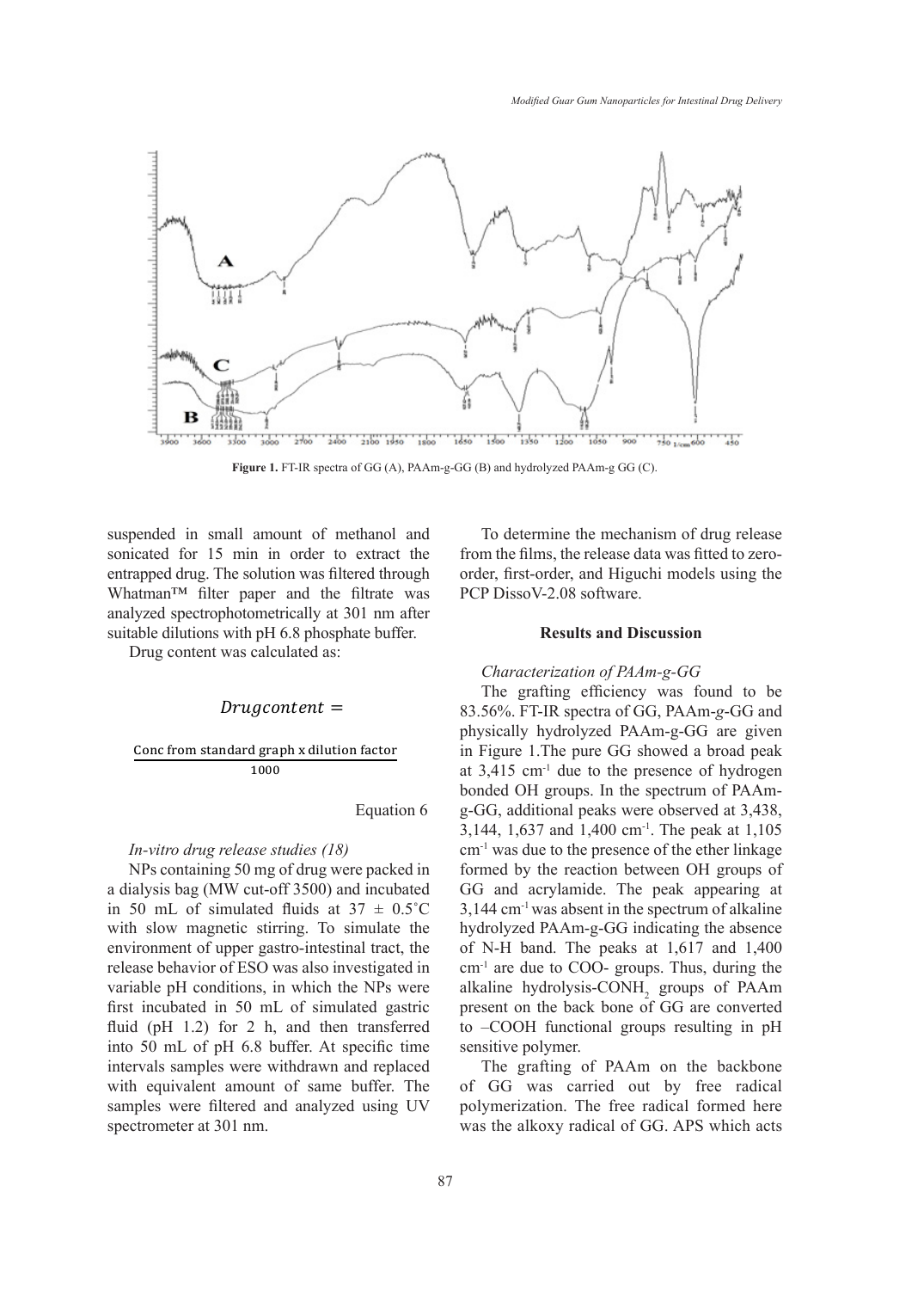

**Figure 2.** Schematic representation of Graft polymerization of acryl amide on guar gum.

as reaction initiator under goes decomposition at a temperature of 80˚C to produce sulfate anion free radical, which abstracts the hydrogen from the hydroxyl groupat position two of GG to form alkoxy radical on the substrate. Then the resulting macro radical initiates the graft polymerization of AAm on to the backbone of GG by an ether linkage. The reaction is illustrated in Figure 2.

*Effect of acrylamide on grafting parameters*

When the polymerization reaction was carried out at different concentrations of acrylamide, it was observed that with the increase in concentration of acrylamide up to 0.8 g, %G, %E and R<sub>g</sub> increased but %H decreased (Table 2). Beyond this concentration %G, %E and  $R_{g}$ decreased. The increase in grafting parameters was due to a greater addition of acrylamide molecules to the growing grafted chains. The greater availability of acrylamide resulted in chain initiation. Thereafter, it became a freeradical donor to the neighbouring molecules. Thus it leads to formation of many grafted chains.

Addition of acrylamide beyond 0.8 g increased the viscosity of the reaction medium due to the formation of poly acrylamide. The primary free radicals that were formed transferred the electron to the monomer, which produced more homopolymer. This could be the reason for increase in %Hat higher concentrations of acrylamide.

## *Effect of guar gum on grafting parameters*

Table 3 reveals that with increase in concentration of guar gum from 0.5 to 2 g, %G and  $R_{g}$  increased. Beyond this concentration,further increase of %G and Rg was not observed. However, the %E was found to enhance along with acrylamide. The homopolymer concentration decreased continuously.

The increase in %G and  $R_{g}$  up to a certain extent was due to the availability of more grafting sites, which were produced by the reaction of the guar gum molecule with ACM. At higher concentration above 2 g, the increased viscosity of the medium and giant size of the molecules decreased the availability of the free radicals.

*Preparation of drug loaded PAAm-g-GG nanoparticles*

For the formulation of nanoparticles, PAAmg-GG was used as co-polymer, chloroform as a

| Acrylamide $(g)$ | %G    | $\%E$ | %H   |      |
|------------------|-------|-------|------|------|
| 0.4              | 86.2  | 37.6  | 62.4 | 14.3 |
| 0.6              | 102.4 | 56.8  | 43.2 | 22.6 |
| 0.8              | 123.2 | 68.1  | 31.9 | 34.4 |
| 1.0              | 76.7  | 31.3  | 68.7 | 23.6 |
| 1.2              | 42.5  | 18.9  | 77.1 | 9.3  |

**Table 2.** Effect of acrylamide concentration on grafting parameters.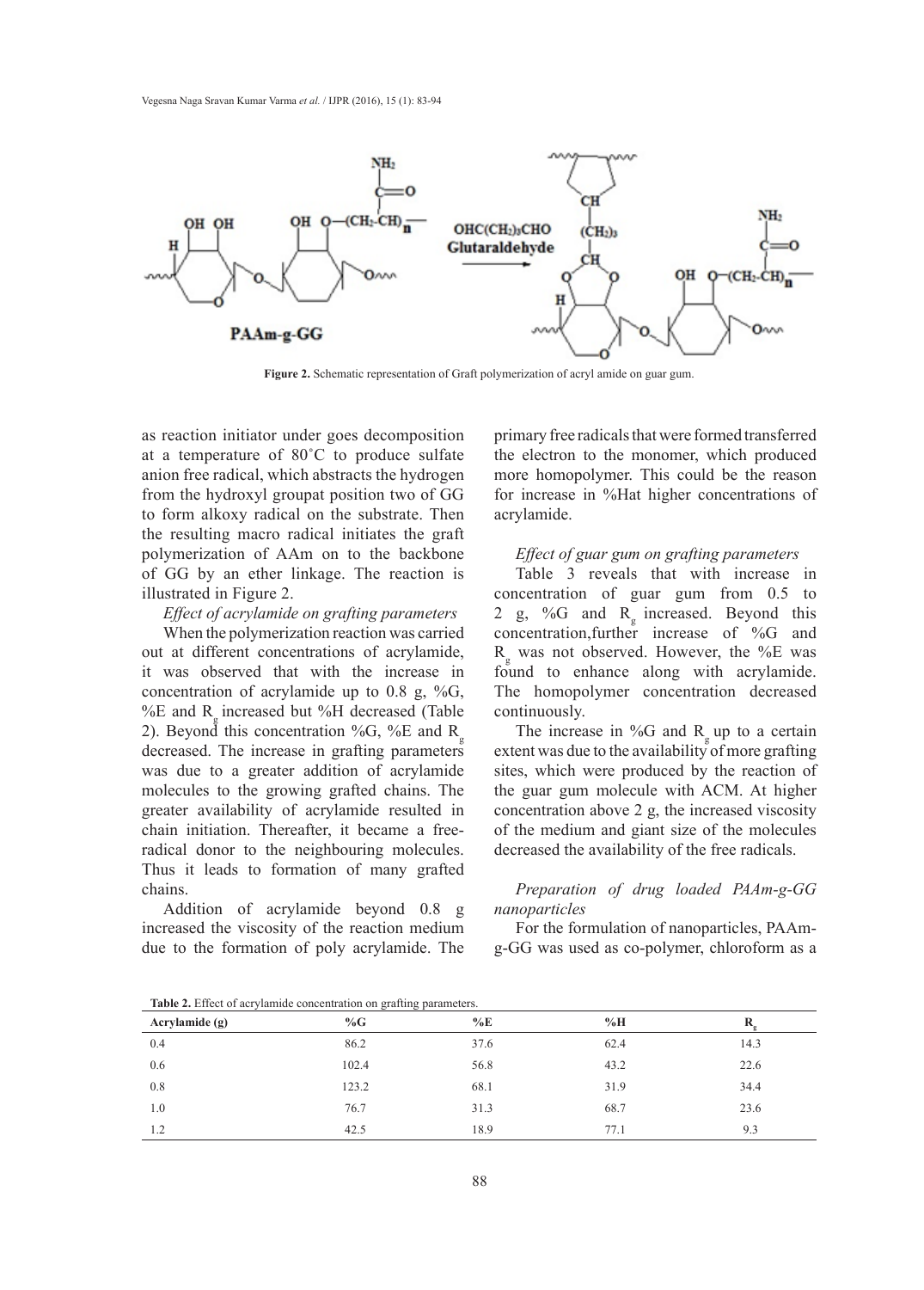

**Figure 3.** Schematic representation of Crosslinking of PAAm-g-GG copolymer with glutaraldehyde.

solvent, span 80 as an emulsifier and antifoaming agent, glycerol as stabilizer and glutaraldehyde as crosslinking agent. Span 80 helps in transfer of ESO to PAAm-g-GG during controlled evaporation of the solvent. The low HLB value of span 80 helps in transfer of ESO to PAAmg-GG rather than water. Higher HLB value of the emulsifier will hinder detachment of ESO from the solvent and transfer to PAAm-g-GG. Hence span 80 is producing the right balance in changing weak interactive forces in the process. Glutaraldehyde causes cross linking with the active primary hydroxylic groups of the galactose and mannose unit of PAAm-g-GG by H-bonding, interfering with the presence of water to the hydroxyl group of PAAm-g-GG (15). The crosslinking reaction is represented in Figure 3.

# *Characterization of PAAm-g-GG nanoparticles FT-IR studies*

The obtained spectra of ESO and formulation are reported in Figure 4. It was observed that there was no disappearance or significant shift in the position of major peaks that corresponded to various groups of ESO in any spectra of formulation. This proves that the grafted guargum copolymer is compatible with the drug.

## *Differential scanning calorimetry (DSC)*

As reported in Figure 5, the DSC thermogram of pure ESO and formulation F8 showed an endothermic peak at 174˚C and 172.7˚C respectively which corresponds to the melting point of drug. No significant change in the melting point of drug indicates absence of any interactions between the drug and synthesized co-polymer.

*Particle size, zeta potential and PDI analysis* The results of particle size, zeta potential and PDI of formulations (F1-F16) are given in Table 4. The particle size was taken as the major criteria for optimizing the concentrations of various process variables in the trails. Based on the results obtained from all the three studies, 10 formulations (F1, F4, F5, F7, F8, F11, F12, F13, F15, F16) which had particle size below 600 nm were selected for the further studies of encapsulation efficiency and drug loading.

The particle size results indicated that all the process variables have direct effect on particle size. Increasein co-polymer concentration from 0.5 to 1.5 % w/v increased particle size and increasein thecross-linking agent from 2 to 4 % w/w decreased theparticle size. As observed from the results of F1 to F9, formulations containing 0.5 % w/v concentration of PAAmg-GG gave the best particle size range. The

**Table 3.** Effect of guar gum concentration on grafting parameters.

|              | --    |       |      |      |
|--------------|-------|-------|------|------|
| Guar gum (g) | %G    | $\%E$ | %H   |      |
| 0.5          | 71.8  | 23.6  | 76.4 | 11.5 |
| 1.0          | 85.3  | 37.2  | 62.8 | 19.4 |
| 1.5          | 94.2  | 53.7  | 46.3 | 26.7 |
| 2.0          | 123.2 | 68.1  | 31.9 | 34.4 |
| 2.5          | 53.5  | 75.3  | 24.7 | 6.7  |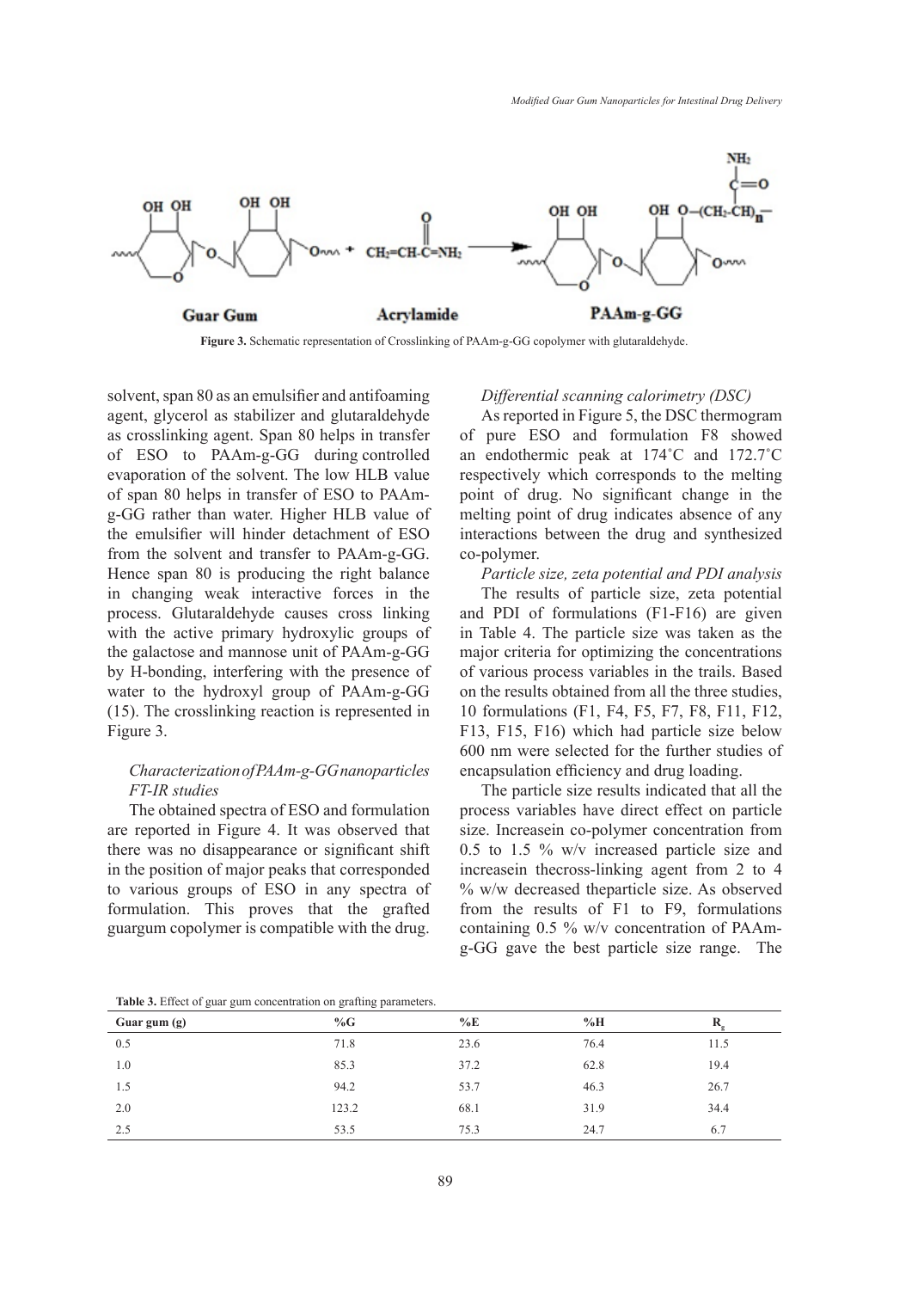

**Figure 4.** FT-IR spectra of GG (A), PAAm-g-GG (B) and hydrolyzed PAAm-g GG(C).

cross-linker concentration had no effect on the particle size when more than  $4\%$  w/w was employed. Hence PAAm-g-GG concentration of 0.5 % w/v and cross-linker concentration of 4% w/w were found to be optimal concentrations that can be used. In case of F10 to F13, mean diameter of NPs were found to decrease, with varying concentrations of span 80 from 2 % to 8

% w/w. Hence 4% concentration of span80 was found to be optimal. In the case of F14 to F16, mean diameter of NPs were found to decrease, with varying amount of stabilizer from 5 to 10 mL and when more the 10 mL stabilizer is used no much significant decrease/increase in particle have been observed. Hence 10 mL glycerol was found to me optimal below these optimum

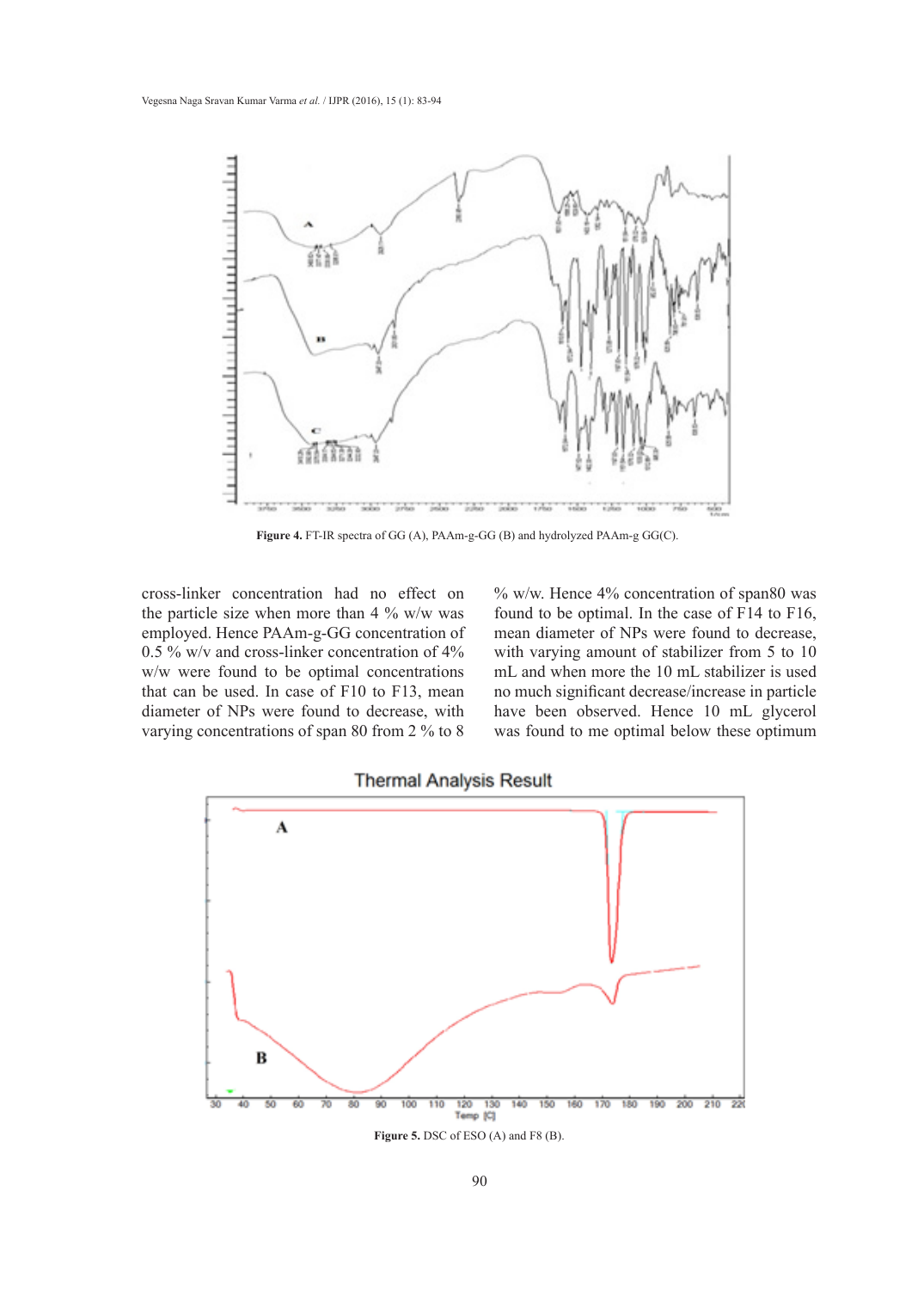| Formulation     | Particle size mean $\pm$ SD* | <b>PDI</b> | <b>Zeta Potential (mV)</b> |
|-----------------|------------------------------|------------|----------------------------|
| F1              | $572 \pm 0.56$               | 0.217      | $-21.3$                    |
| F2              | $945 \pm 0.16$               | 0.804      | $-35.5$                    |
| F3              | $1473 \pm 0.58$              | 0.843      | $-36.4$                    |
| F4              | $356 \pm 0.23$               | 0.109      | $-25.7$                    |
| F <sub>5</sub>  | $525 \pm 0.53$               | 0.693      | $-19.4$                    |
| F <sub>6</sub>  | $1376 \pm 0.28$              | 0.745      | $-34.3$                    |
| F7              | $313 \pm 0.74$               | 0.368      | $-45.6$                    |
| ${\rm F}8$      | $583 \pm 0.32$               | 0.457      | $-13.8$                    |
| F9              | $1258 \pm 0.54$              | 0.972      | $-26.6$                    |
| F10             | $1293 \pm 0.45$              | 0.854      | $-17.3$                    |
| F11             | $387 \pm 0.12$               | 0.424      | $-18.5$                    |
| F12             | $344 \pm 0.32$               | 0.365      | $-29.4$                    |
| F13             | $275 \pm 0.65$               | 0.256      | $-31.2$                    |
| F14             | $1184 \pm 0.32$              | 0.834      | $-14.3$                    |
| F15             | $352 \pm 0.25$               | 0.376      | $-23.4$                    |
| F <sub>16</sub> | $387 \pm 0.27$               | 0.492      | $-27.3$                    |

**Table 4.** Particle size, zeta potential and PDI of F1-F16.

 $*S.D, n = 3$ 

concentration NPs tend to fuse or produced larger size particles. Hence to conclude0.5% w/v of PAAm-*g*-GG, 4% w/w glutaraldehyde, 4% span 80 and 10mL of glycerol were found to be the optimal concentrations for obtaining NPs in size range of 200-600 nm.

In general PDI values ranges from 0.05 to 1. A PDI value of 1 indicates that the sample has a very broad size distribution and may contain large particles or aggregates that could be slowly sediment. Therefore, it can be stated that the prepared NPs were characterized by a homogeneous size distribution. The negative zeta potential of the NPs was due to the presence of carboxylic groups in the co-polymer and the use of non-ionic stabilizer, glycerol.

*Encapsulation efficiency and drug loading of NPs*

The results obtained after determining the encapsulation efficiency and drug loading are given in Table 5. The encapsulation efficiency was found to be 33.2 % to 50.1 % and percentage drug loading was in the range of 12.2 % to 17.2 % for the prepared formulations. The encapsulation efficiency and drug loading were found to increase with increase in the co-

**Table 5.** Encapsulation efficiency and drug loading of different formulations.

| <b>Formulation</b>             | Encapsulation efficiency $\%$ mean $\pm$ SD* | Drug loading% mean $\pm$ SD* |
|--------------------------------|----------------------------------------------|------------------------------|
| F1                             | $48.32 \pm 0.32$                             | $13.23 \pm 0.43$             |
| F <sub>4</sub>                 | $43.43 \pm 0.45$                             | $16.32 \pm 0.34$             |
| F <sub>5</sub>                 | $50.12 \pm 0.73$                             | $14.23 \pm 0.28$             |
| F7                             | $38.87 \pm 0.47$                             | $15.34 \pm 0.83$             |
| F8                             | $46.34 \pm 0.36$                             | $17.23 \pm 0.13$             |
| F11                            | $39.87 \pm 0.28$                             | $16.32 \pm 0.35$             |
| F12                            | $38.15 \pm 0.64$                             | $12.27 \pm 0.13$             |
| F13                            | $33.21 \pm 0.21$                             | $15.23 \pm 0.27$             |
| F15                            | $40.76 \pm 0.34$                             | $16.74 \pm 0.38$             |
| F16                            | $41.34 \pm 0.43$                             | $15.32 \pm 0.28$             |
| $\sim$ $\sim$ $\sim$<br>$\sim$ |                                              |                              |

**\***S.D, n=3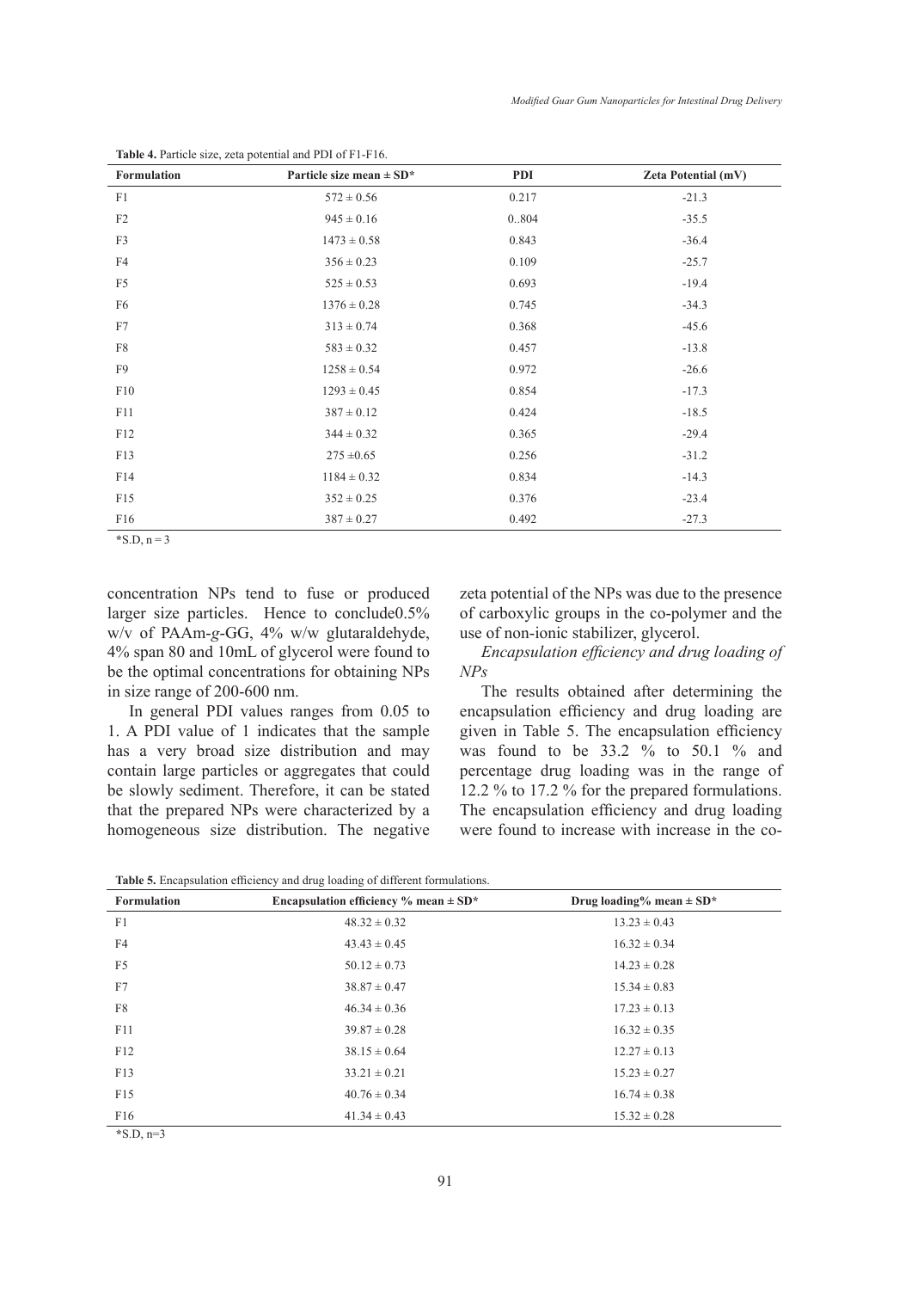

**Figure 6.** *In-vitro* drug release profile of various formulations.

polymer concentration. Based on the results obtained, 6 formulations (F1, F4, F5, F8, F15 and F16) which had encapsulation efficiency greater than 40 % were selected for the *in-vitro* drug release studies.

#### *In-vitro drug release studies*

The cumulative drug release profile of selected 6 formulations is given in Figure 6. A significant decrease in the drug release is due to the increase in co-polymer to drug ratio. An increase in guar gum concentration from 0.5 to 1.0 % w/v reduced the release of ESO from the PAAm-g-GGNPs. Also with an increase in glutaraldehyde concentration from 2 % to 6 % w/w decreased cumulative drug release from 99.32 to 46.43 % was observed. In the first 2 h, about 4 % to 8 % of the ESO entrapped within the NPs was gradually released. As the pH changed from 1.2 to 6.8 it was observed that NPs dissolved quickly, achieving 99.83 % of the release amount of the loaded ESO. This indicates that environmental pH significantly affected the release of the drug from pH sensitive PAAm-g-GGNPs.

The drug release behavior of the NPs might be influenced by the pH as well as concentrations of co-polymer and cross-linker employed. Various ratios of the co-polymer, glutaraldehyde were tested to optimize the fabrication procedure of NPs.

*Effect of cross-linker on release profile of drug:*

The crosslinking effect of glutaraldehyde significantly reduced the extent of swelling of guar gum by hindering the penetration of the solvent into the NPs as a result of which the release of the drug from the NPs was retarded. It is reported that the swelling rate of polymer is determined by the ability of its water uptake which depends upon the extent of hydrodynamic free volume and the availability of hydrophilic functional groups available to establish hydrogen bonds (12). So, the higher release of drug at lower concentrations of cross linkers was because the polymer matrix had high hydrodynamic free volume to accommodate more solvent molecules, thereby resulting in swelling of polymer matrix.

# *Effect of co-polymer and pH on the drug release profile*:

As it is evident from the results, an increase in co-polymer concentration retards the drug release from PAAm-g-GG NPs which in turn is influenced by pH of the environment. The pH shows its effect on the drug release by influencing the ionization and swelling of the co-polymer. The–COOH functional groups of the synthesized PAAm-g-GG copolymer remains unionized at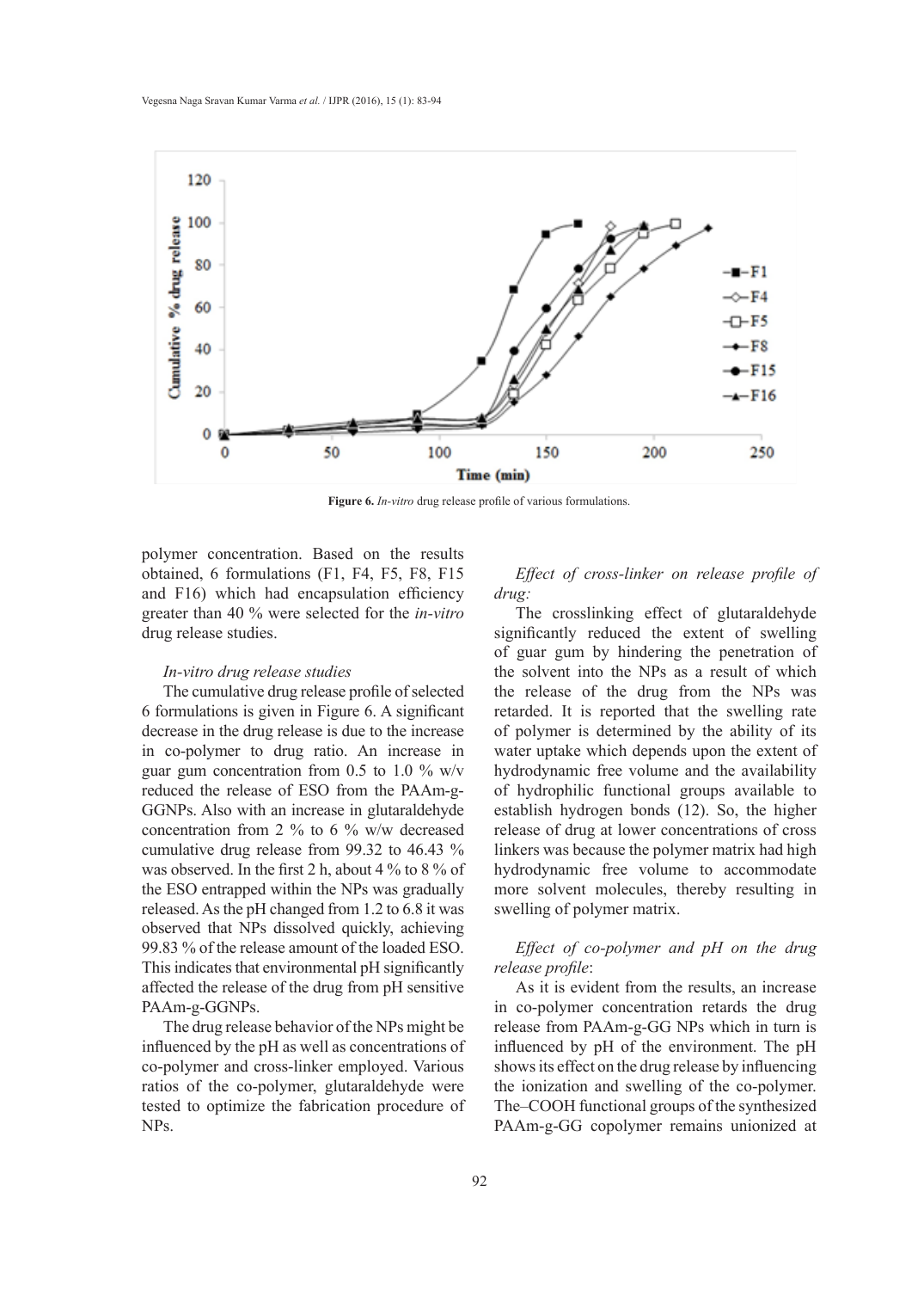

**Figure 7.** SEM image of F8.

gastric pH leading to negligible swelling and drug release, but they undergo ionization at higher pH leading to maximum swelling and drug release in intestine. In alkaline pH of intestine the crosslinking of NPs break and water penetrates into the polymer matrix and the polymeric NPs starts swelling. Due to the swelling action, the drug which is dispersed in the polymer matrix begins to diffuse out (12). Thus the release of the drug from the polymer matrix in the present study depends upon two phenomena: ionization in response to environmental pH and the rate of swelling of the polymer matrix. The continued swelling of the matrix causes the drug to diffuse out in alkaline medium.

Formulation F8 which could extend the release of drug up to 3.75 h was considered to be the best formulation and further studied for surface morphology using SEM. The best fit model of F8 was found to be Korsmeyer-Peppas model. The release exponent n value of 2.934 indicated that the transport of the drug was by super case II transport (drug release by relaxation of polymer and polymer erosion).

#### *SEM studies*

SEM image of formulation F8 has shown spherical particles with smooth surface, as given in Figure 7. NPs did not have any porous surfaces or internal porous structure, suggesting that there could be no chance of release of loaded drug by matrix rupture process.

#### **Conclusion**

The results of the study indicate that PAAm-g-GG co-polymer can be successfully synthesized by free radical polymerization of GG with polyacrylamide which on alkaline hydrolysis results in a pH sensitive co-polymer. 0.5% w/v of PAAm-*g*-GG, 4% w/w glutaraldehyde and 4% span 80 could produce Nanoparticles in size range of 200-600 nm.

When compared to unit oral dosage forms, NPs enabled the drug to reach the intestine quickly and retain for long period of time. Because of their smaller particle size these systems uniformly disperse in the GI tract and also ensure more uniform drug absorption. The pH sensitive PAAm-g-GGNPs resisted the initial release of the drug from the drug loaded NPs in acidic pH and delayed the release process to a longer period in alkaline environment making

Philip AK and Betty Philip. Colon targeted drug (1)delivery systems: A review on primary and novel